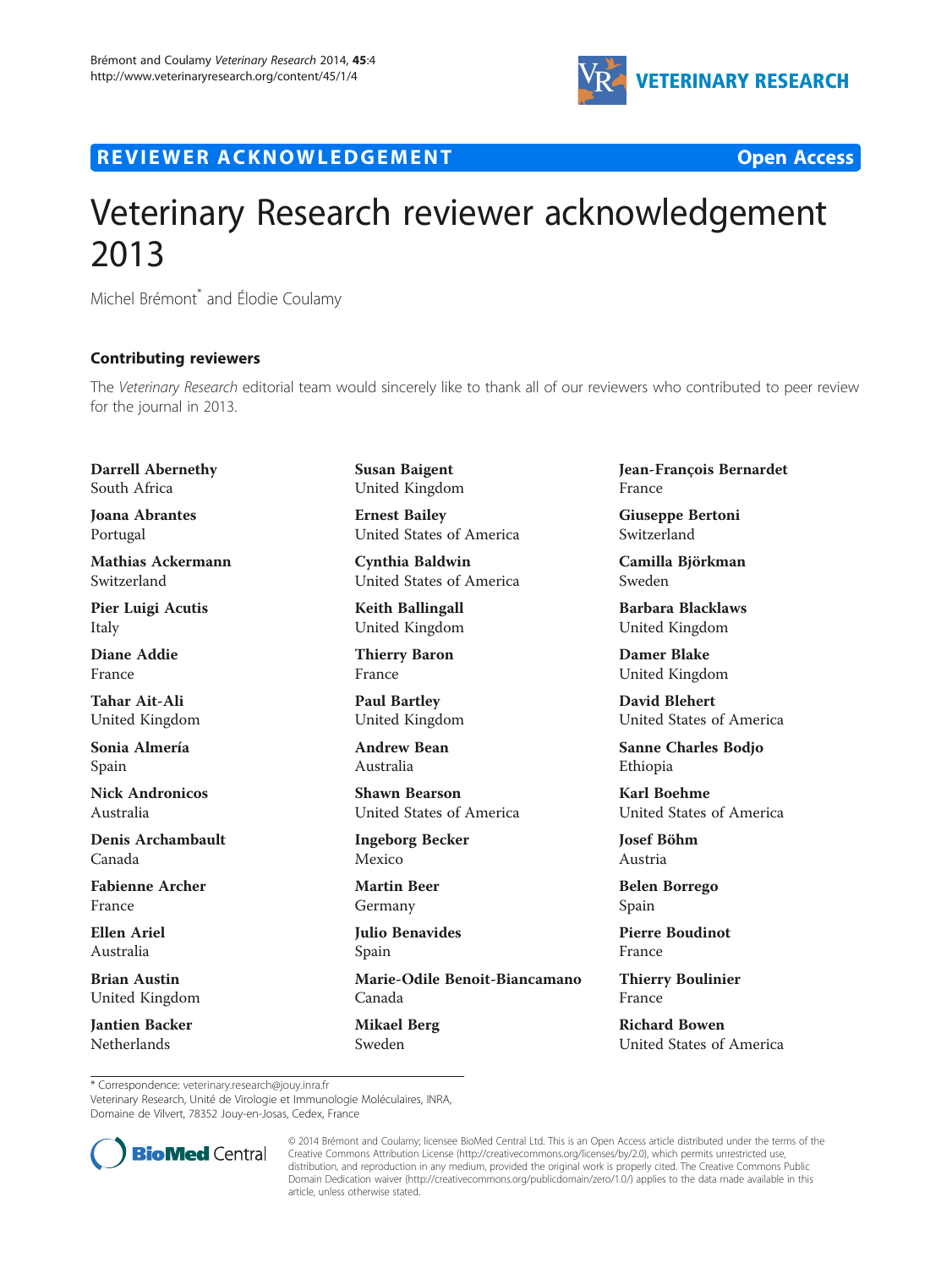Filip Boyen Belgium

Paulo Brandão Brazil

Samantha Brandler France

Sabine Brandt Austria

Romulus Breban France

Jennifer Brisbin Canada

Earl Brown Canada

Wendy Brown United States of America

Craig Brunetti Canada

Bryce Buddle New Zealand

Thomas Burkey United States of America

Christian Burvenich Belgium

Patrick Butaye Belgium

David Buxton United Kingdom

Lorenzo Capucci Italy

Alexandre Caron Zimbabwe

Consuelo Carrillo United States of America

Jordi Casal Spain

José María Castro Spain

Isabella Cattadori United States of America

Giovanni Cattoli Italy

Shaun Cawthraw United Kingdom

Brigitte Cay Belgium

Chanhee Chae Korea, South

Bryan Charleston United Kingdom

Bernard Charley France

Yahia Chebloune France

Véronique Chevalier France

Bruno Chomel United States of America

Rémi Choquet France

Axel Cloeckaert France

Ellen Collisson United States of America

Richard Cook United States of America

Chris Cousens United Kingdom

Paul Coussens United States of America

Eric Cox Belgium

Siska Croubels Belgium

Charles Czuprynski United States of America

Sirlei Daffre Brazil

Ginette Dambrine France

Andrew Davison United Kingdom

Jeroen De Buck Canada

Henri De Greve Belgium

Aalzen de Haan Netherlands

Sarne De Vliegher Belgium

Annemie Decostere Belgium

Cornelia Deeg Germany

Aldo Dekker Netherlands

Caroline Denesvre France

Pratima Deshpande United States of America

Adama Diallo Austria

Isabelle Dimier-Poisson France

Linda Dixon United Kingdom

Steven Djordjevic Australia

Javier Domínguez Juncal Spain

Charles Martin Dozois Canada

Elizabeth Driskell United States of America

Richard Ducatelle Belgium

Mariette Ducatez France

Luc Duchateau Belgium

Ildiko Rita Dunay Germany

Herman Egberink Netherlands

William Ellis United Kingdom

Gary Entrican United Kingdom

Kevin Esch United States of America

Pedro Esteves Portugal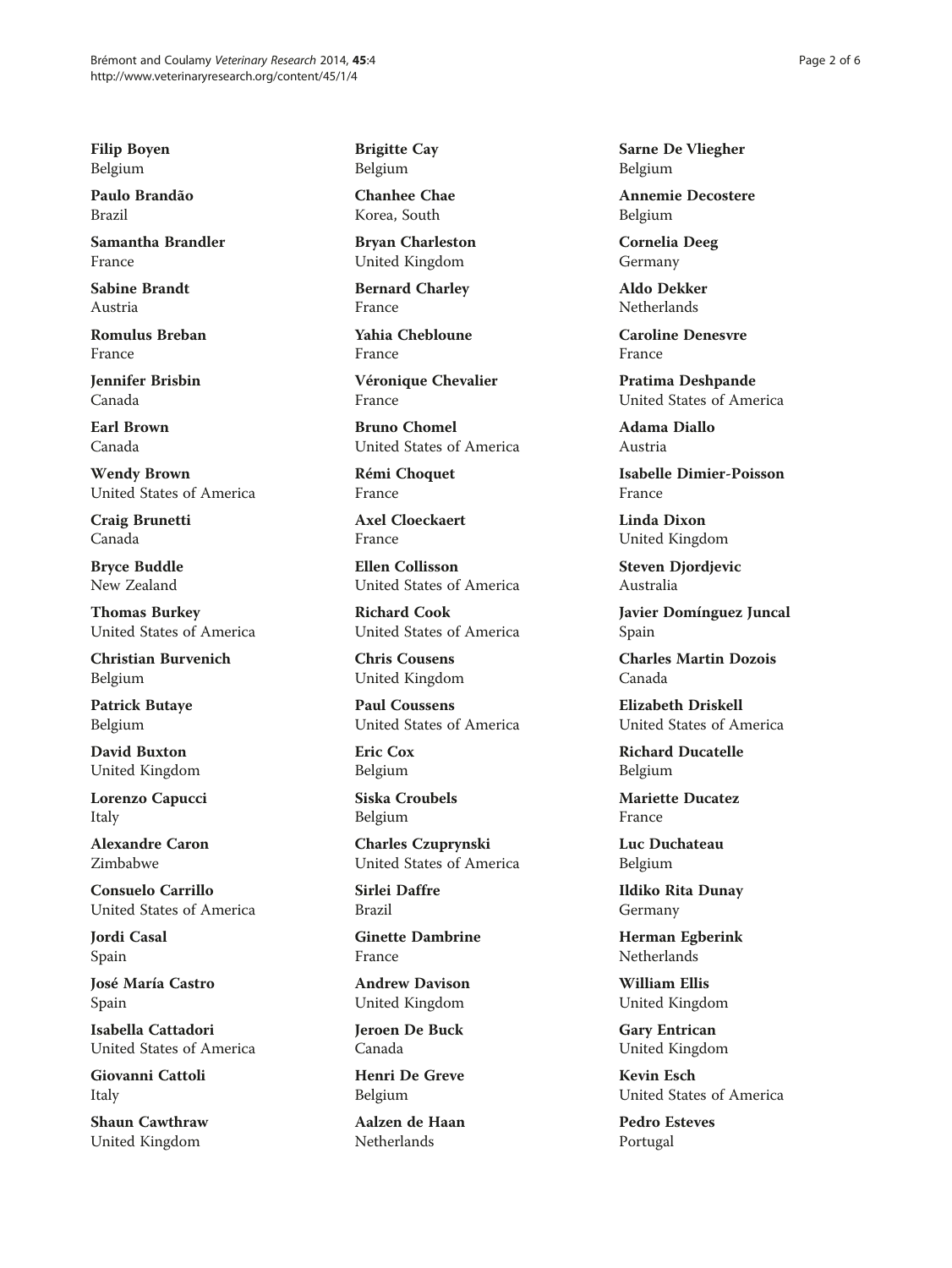Øystein Evensen Norway

Olivia Faulkner United States of America

Richard Ferrero Australia

Nahuel Fittipaldi United States of America

Neil Foster United Kingdom

Gilles Foucras France

Lorenzo Fraile Spain

Arthur Frampton United States of America

Klaas Frankena Netherlands

Joachim Frey Switzerland

Winifred Frick United States of America

Walter Fuchs Germany

João Luis Garcia Brazil

Oliver Garden United Kingdom

Robin Gasser Australia

Peter Geldhof Belgium

Volker Gerdts Canada

Wilhelm Gerner Austria

Souvik Ghosh Japan

Robert Gilbert United States of America

Sarah Gilbert United Kingdom

John Gilleard Canada

Liz Glass United Kingdom

William Golde United States of America

Wilfred Goldmann United Kingdom

Christian Gortazar Spain

Marcelo Gottschalk Canada

Kaare Græsbøll Denmark

Simon Graham United Kingdom

Beatrice Grasland France

Andrew Greer New Zealand

Philip Griebel Canada

Marvin J. Grubman United States of America

Guiquan Guan China

Luca Guardabassi Denmark

Simon Gubbins United Kingdom

Laurence Guzylack-Piriou France

Carlton Gyles Canada

Bernd Haas Germany

Sonja Härtle Germany

Freddy Haesebrouck Belgium

Chris Hall United States of America

David Hampson Australia

Balazs Harrach Hungary

Christopher Heaney United States of America

Andrew Hemphill Switzerland

Guy Hendrickx Belgium

Jesús Hernández Mexico

Marc Heyndrickx Belgium

Ludwig Eduard Hölzle Germany

Johan Höglund Sweden

Ole Højberg Denmark

Cornelis Hokke Netherlands

Geoffrey Holm United States of America

Jayne Hope United Kingdom

John Hopkins United Kingdom

Emily Hotchkiss United Kingdom

Kris Huygen Belgium

Elisabeth Innes United Kingdom

Ilgiz Irnazarow Poland

Mario Jacques Canada

Véronique Jestin France

Sven Martin Jørgensen Norway

Tae Sung Jung Korea, South

Gregers Jungersen Denmark

Tobias Kaeser Austria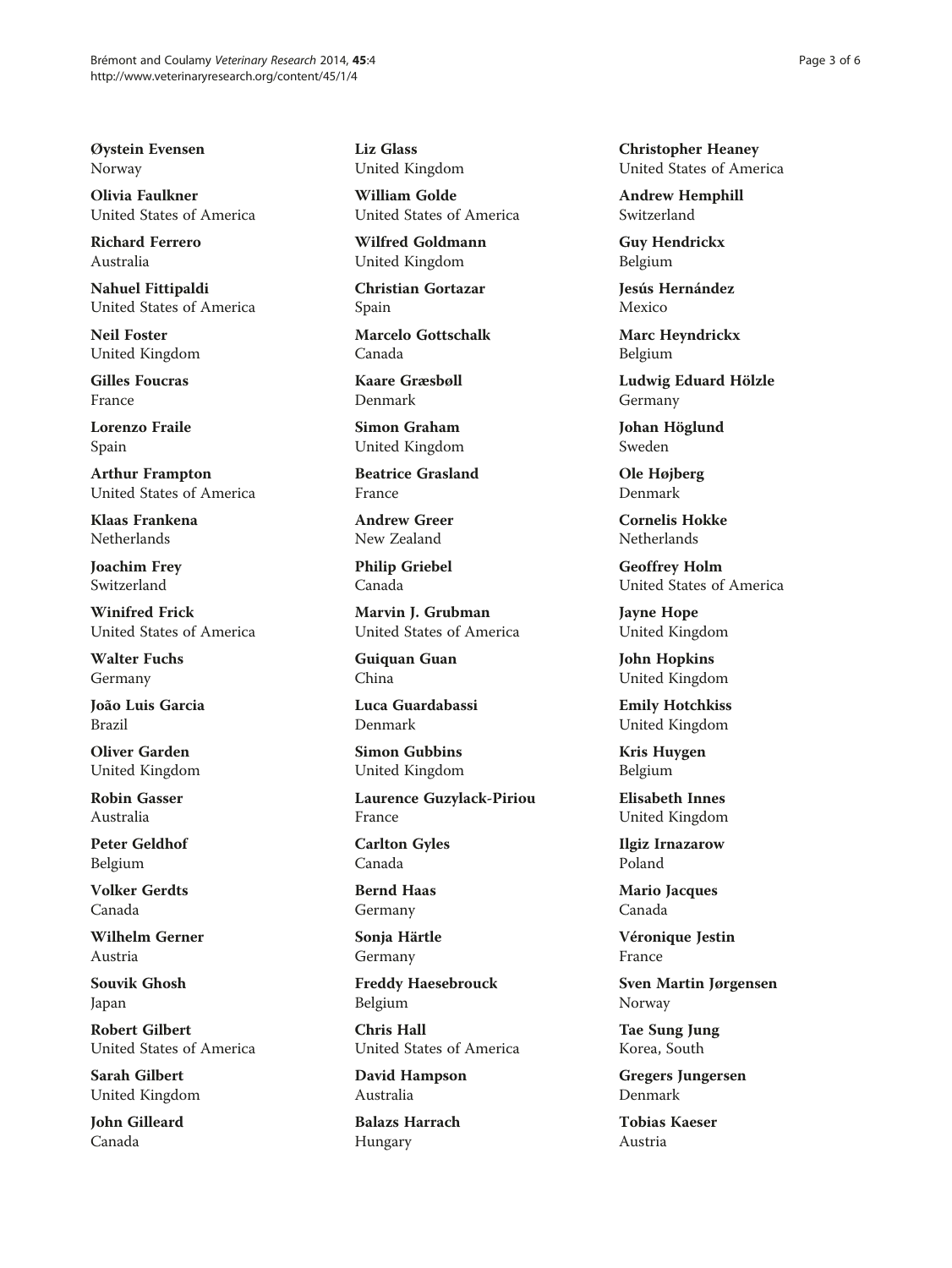Pete Kaiser United Kingdom

Isis Kanevsky-Mullarky United States of America

Bernd Kaspers Germany

Barbara Katzenback Canada

Frank Katzer United Kingdom

David Kerr United States of America

Anthony Keyburn Australia

Seong Kim United States of America

Su-Mi Kim Korea, South

Takashi Kimura Japan

Peter Kirkland Australia

Marcel Klaassen Australia

Siv Klevar Norway

Bernard Klonjkowski France

Michael Kogut United States of America

Nicholas Komar United States of America

Petr Kopacek Czech Republic

Kelly Lager United States of America

Päivi Lahti Falkland Islands

Jan Langeveld Netherlands

Scott LaPatra United States of America

Lars Larsen Denmark

Ronan Le Goffic France

Cyril Le Nouen United States of America

Jacques Le Pendu France

Marie-Frederique Le Potier France

Sylvie Lecollinet France

François Lefèvre France

Caroline Leroux France

Robert Li United States of America

Geneviève Libeau France

Niels Lorenzen Denmark

Bertrand Losson Belgium

Joan Lunney United States of America

Blanca Lupiani United States of America

N James Maclachlan United States of America

Dominiek Maes Belgium

Jeffrey Mariner Kenya

Raquel Marques Portugal

An Martel Belgium

Vito Martella Italy

Paolo Martelli Italy

Silvia Martinez-Subiela Spain

Carlos Martins Portugal

Pascale Massin France

Enric Mateu Spain

Simonetta Mattiucci Italy

James McNair United Kingdom

Tom McNeilly United Kingdom

Francois Meurens Canada

Evelyne Meyer Belgium

Tiago Mineo Brazil

Ronald Montelaro United States of America

Maria Montoya Spain

Arshnee Moodley Denmark

Robert Moore Australia

Simon More Ireland

Ana Moreno Italy

Kate Mounsey Australia

Michael Murtaugh United States of America

Nadia Naffakh France

Lubna Nasir United Kingdom

Hans Nauwynck Belgium

Paulina Niedzwiedzka-Rystwej Poland

Alasdair Nisbet United Kingdom

Marinda Oosthuizen South Africa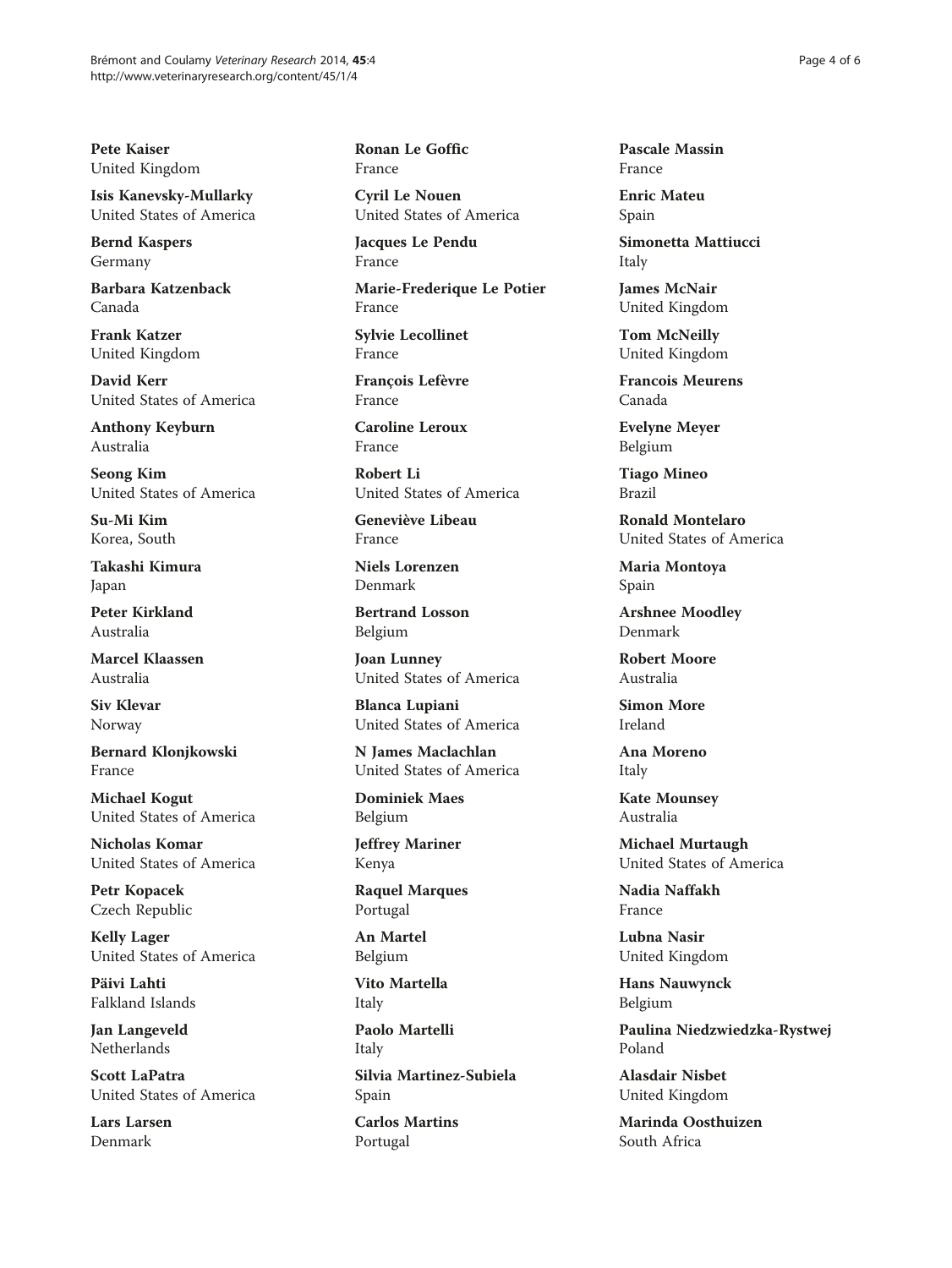Tanja Opriessnig United States of America

Luis Miguel Ortega-Mora Spain

Fernando A. Osorio United States of America

Antonio Osuna Spain

Isabelle Oswald France

Mary Pantin-Jackwood United States of America

Robert Parkhouse Portugal

Frank Pasmans Belgium

B Pattnaik India

Niels Pedersen United States of America

Luc Peelman Belgium

Ben Peeters Netherlands

Sebastien Plumet France

John Prescott Canada

Lance Price United States of America

Cinta Prieto Spain

Qiwei Qin China

Melvyn Quan South Africa

Pascal Rainard France

Gustavo Real Spain

William Reisen United States of America

Xiaofeng Ren China

Gourapura Renukaradhya United States of America

Jack Rhyan United States of America

Jürgen Richt United States of America

Gabriele Rieder Austria

Bertus Rima United Kingdom

Espen Rimstad Norway

Jacques Robert United States of America

Julian Rood Australia

Mirko Rossi Finland

Peter J.M. Rottier **Netherlands** 

Nicolas Ruggli Switzerland

Saskia Rutjes Netherlands

Ivan Rychlik Czech Republic

Armin Saalmüller Austria

Claude Saegerman Belgium

Siba Samal United States of America

Jose Sánchez-Vizcaíno Spain

Gereon Schares Germany

Horst Schirrmeier Germany

Leonhard Schnittger Argentina

Isabelle Schwartz France

Luigi Sedda United Kingdom Sang Heui Seo Korea, South

Melkote Shaila India

Shayan Sharif Canada

Susan Shriner United States of America

Gaëlle Simon France

Alf Skovgaard Denmark

Chantel Sloan United States of America

Annemieke Smet Belgium

Natalia Smirnova United States of America

Francisco Sobrino Spain

Chang-Seon Song Korea, South

Erin Sorrell United States of America

Allyn Spear United States of America

Judith Stabel United States of America

Michael Stack United Kingdom

Katharina Staerk Switzerland

Glyn Stanway United Kingdom

Michael Stear United Kingdom

Jürgen Stech Germany

Arjan Stegeman **Netherlands** 

Dieter Steinhagen Germany

Mark Stevens United Kingdom